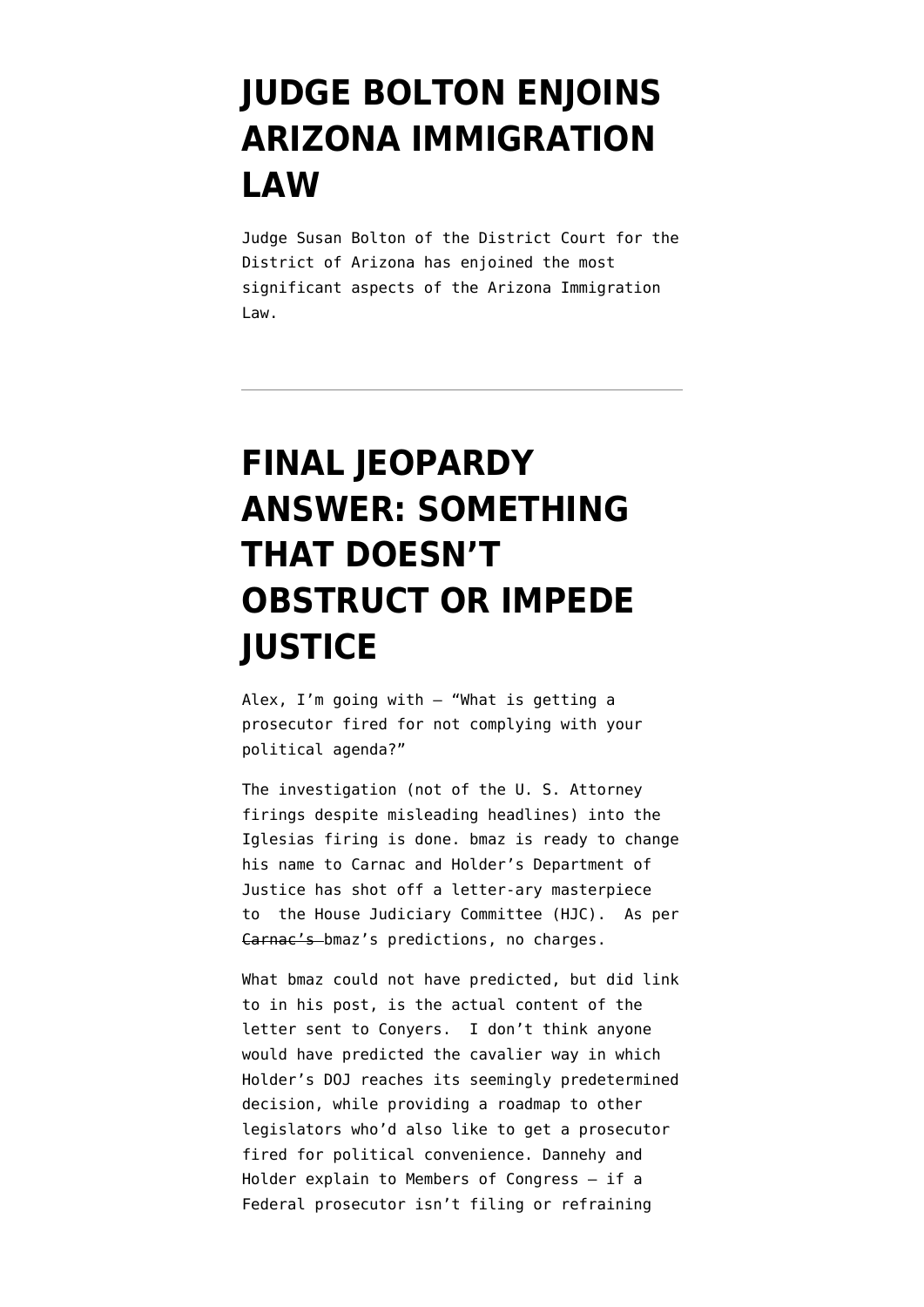from filing the cases you want, feel free to covertly conspire to get him fired. As long as you don't make any misguided attempt to "influence" him before you get him fired, you're good to go. Oh, and btw, phone calls to him at home to fume over his handling – not to worry, those doesn't count as an attempt to influence.

Stripped and shorn, Holder and Dannehy have said

–

1. We aren't gonna investigate anything but Iglesias and we aren't saying why: "The investigative team also determined that the evidence did not warrant expanding the scope of the investigation beyond the removal of Iglesias."

WHAT EVIDENCE? They freakin didn't expand the scope of the investigation to see what evidence there was, then they decide, *oh well, we don't have any of the evidence we didn't look for so we shouldn't look for it since we don't have it* … whatever.

2. Hey, yeah, Domenici DID make a contact to smack on Iglesias about the handling of a matter currently in front of the USA's office but: "The evidence about the call developed in the course of Ms. Dannehy's investigation, however, was insufficient to establish an attempt to pressure Mr. Iglesias to accelerate his charging decisions."

So similar to the lack of intent to torture  $- I$ mean, if Domenici in good faith thought he was just gathering intel on the status of political prosecutions … um, let's move on.

3. Instead of trying influence Iglesias, Holder and Dannehy think that Domenici \*just\* got Iglesias fired for not pursuing political bias in his prosecutions. "The weight of the evidence established not an attempt to influence but rather an attempt to remove David Iglesias from office, in other words, to eliminate the possibility of any future action or inaction by him."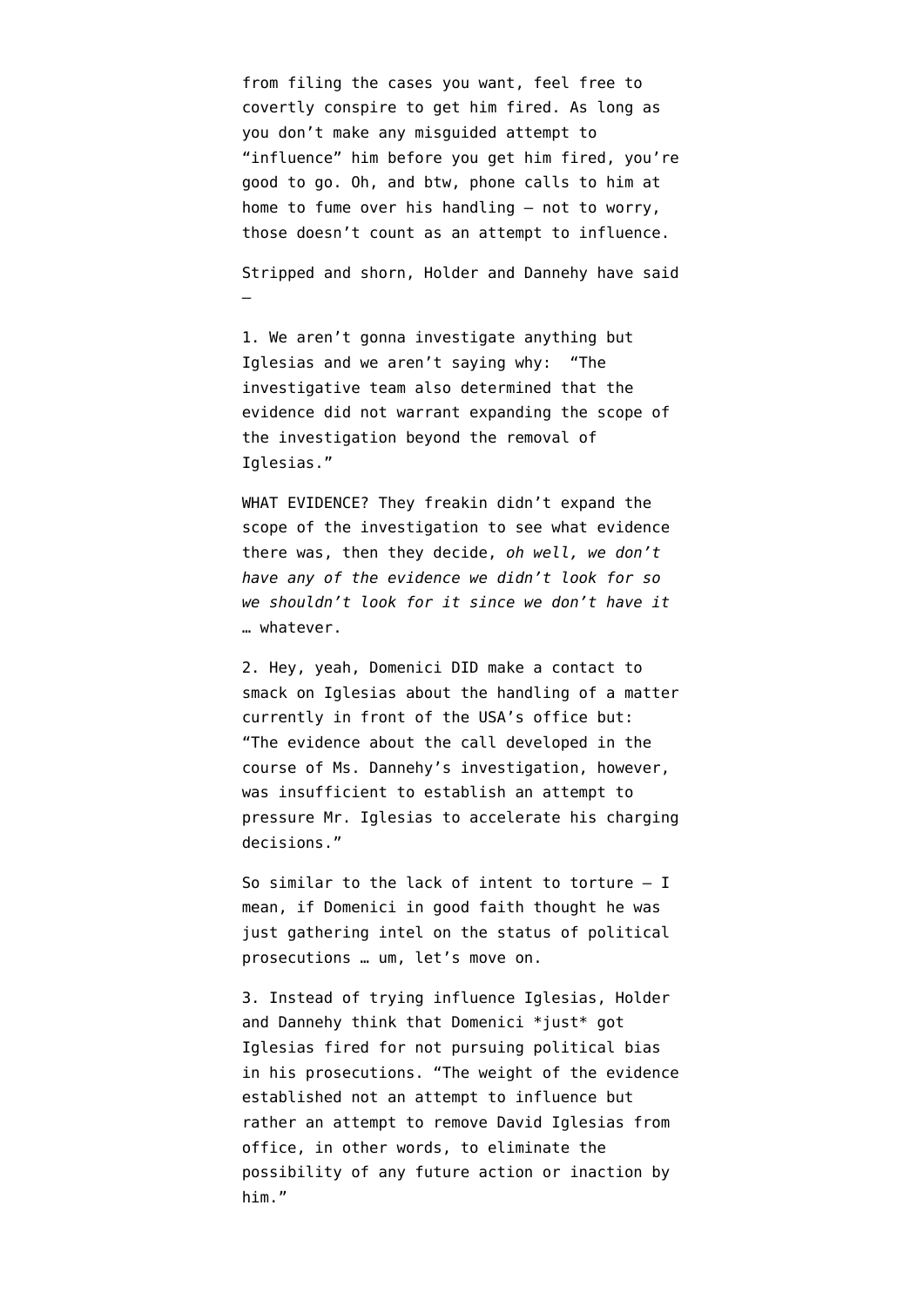4. This, they say, is fine. Seriously. They say there's nothing DOJ can do about it. It's no problem for politicians to get DOJ lawyers fired for not being political lapdogs. But to be fair, they then finish up by saying both, "In closing, it is important to emphasize that Attorney General Holder is committed to ensuring that partisan political considerations play no role in the law enforcement decisions of the Department" and (bc that wasn't really the closing after all) "The Attorney General remains deeply dismayed by the OIG/OPR findings related to politicization of the Department's actions, and has taken steps to ensure those mistakes will not be repeated."

HUH? They've just said it is perfectly legal for politicians to get USAs who won't do their political bidding fired by covert contacts with the WH, but Holder is "committed" to ensuring partisan political considerations play no role at DOJ? WTH? I guess if you put those two concepts together and held them in your mind for long, you'd end up committed too.

5. Anyway, they pull all of this off by giving a Bybee-esque review of "[18 U.S.C. § 1503 \[](http://www.law.cornell.edu/uscode/uscode18/usc_sec_18_00001503----000-.html)that] punishes anyone [at least, anyone the DOJ selectively decides to prosecute] who '*corruptly* . . . influences, obstructs, or impedes, or *endeavors to influence, obstruct, or impede*, *the due administration of justice.*" It's a simple thing – according to Holder and Dannehy, Domenici didn't try to "influence" Iglesias, he just had Iglesias fired. Which obviously isn't an attempt to obstruct or impede. I mean, there's nothing that \*doesn't impede\* a case like getting the prosecutor handling it fired.

They also explain to us that they can't go after Domenici for trying to get, then getting, Iglesias fired – at least, not under 18 USC 1503, because that section "penalizes only forward-looking conduct." So Domenici would have to be doing something that would involve forward-looking conduct. And after all, as they just said (see 3 above) Domenici wasn't trying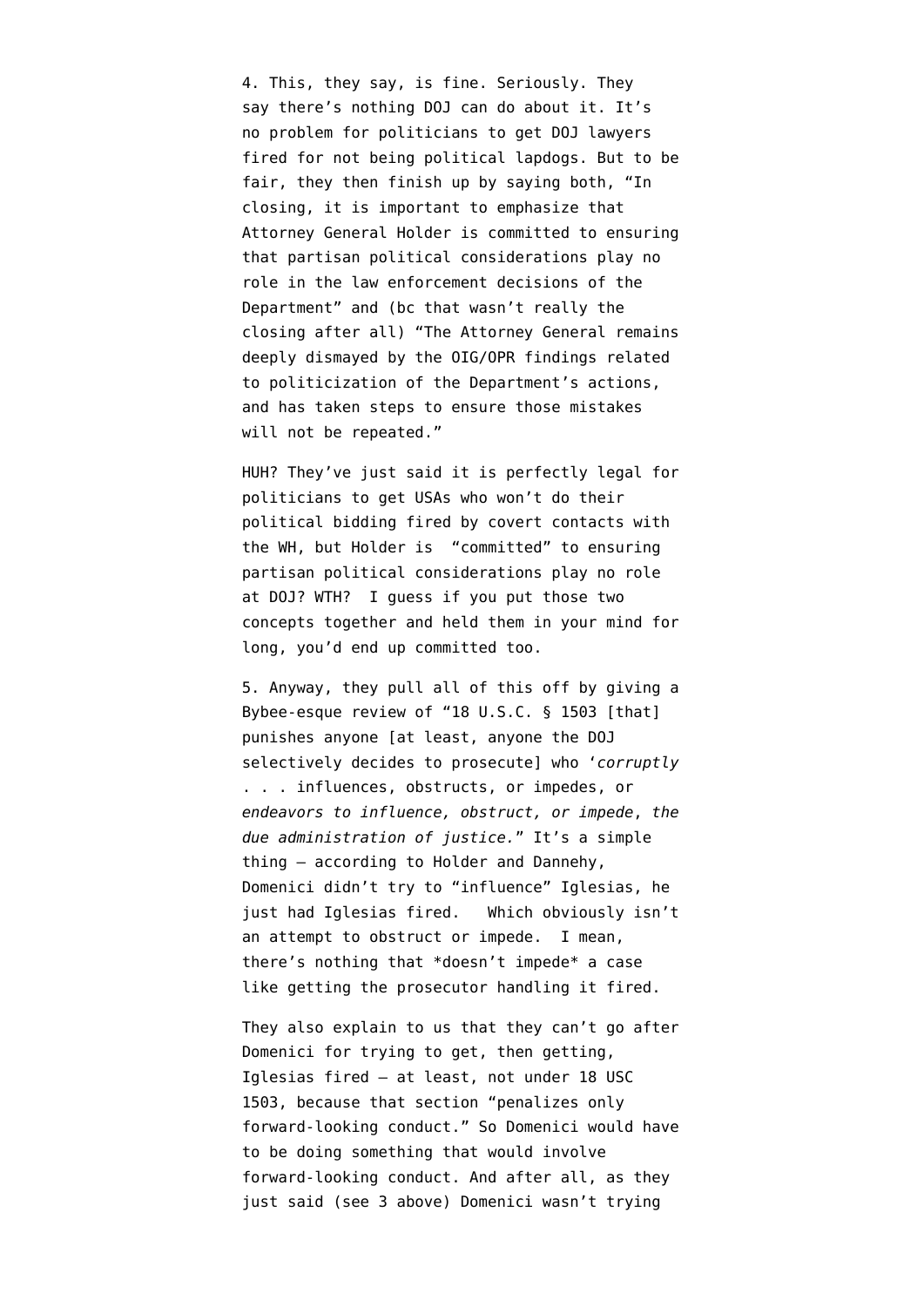"in other words, to eliminate the possibility of any future action or inaction by [Iglesias]." Oh, except for, you know, they actually say in the letter that's exactly what Domenici WAS doing. Trying to affect future action or inaction – in a forward-looking way with his forward-looking conduct.

This clarifies so many things. Who knew, until now, that the only person who got things right during the [Saturday Night Massacre](http://en.wikipedia.org/wiki/Saturday_Night_Massacre) was Robert Bork?

Nixon wrote the first act in DOJ's current play (which is only fair, since he also wrote their anthem that it's not illegal if the President does it) when he arranged for the firing of prosecutors who were bugging him, but in response to a livid Congressional response, using words like impeachment and obstruction, said:

> "…[I]n all of my years of public life, I have never obstructed justice. And I think, too, that I can say that in my years of public life that I've welcomed this kind of examination, because people have got to know whether or not their President's a crook. Well, I'm not a crook!"

And now Dannehy and Holder have made that chapter and verse – nothing wrong with firing some prosecutors if they aren't playing politics. Poor Karl Rove – so much trouble could have been avoided if he had just known that a Democratic administration's DOJ would take the position that it would be perfectly ok for him to get Bush to fire Fitzgerald (something that apparently made even Buscho lawyers Gonzales and Miers flinch) – no obstruction, no impeding – as long as Rove never tried to "influence" the prosecutor first.

And now DOJ prosecutors now know exactly how things work. It's been spelled out. No one will try to influence them. It's just that if they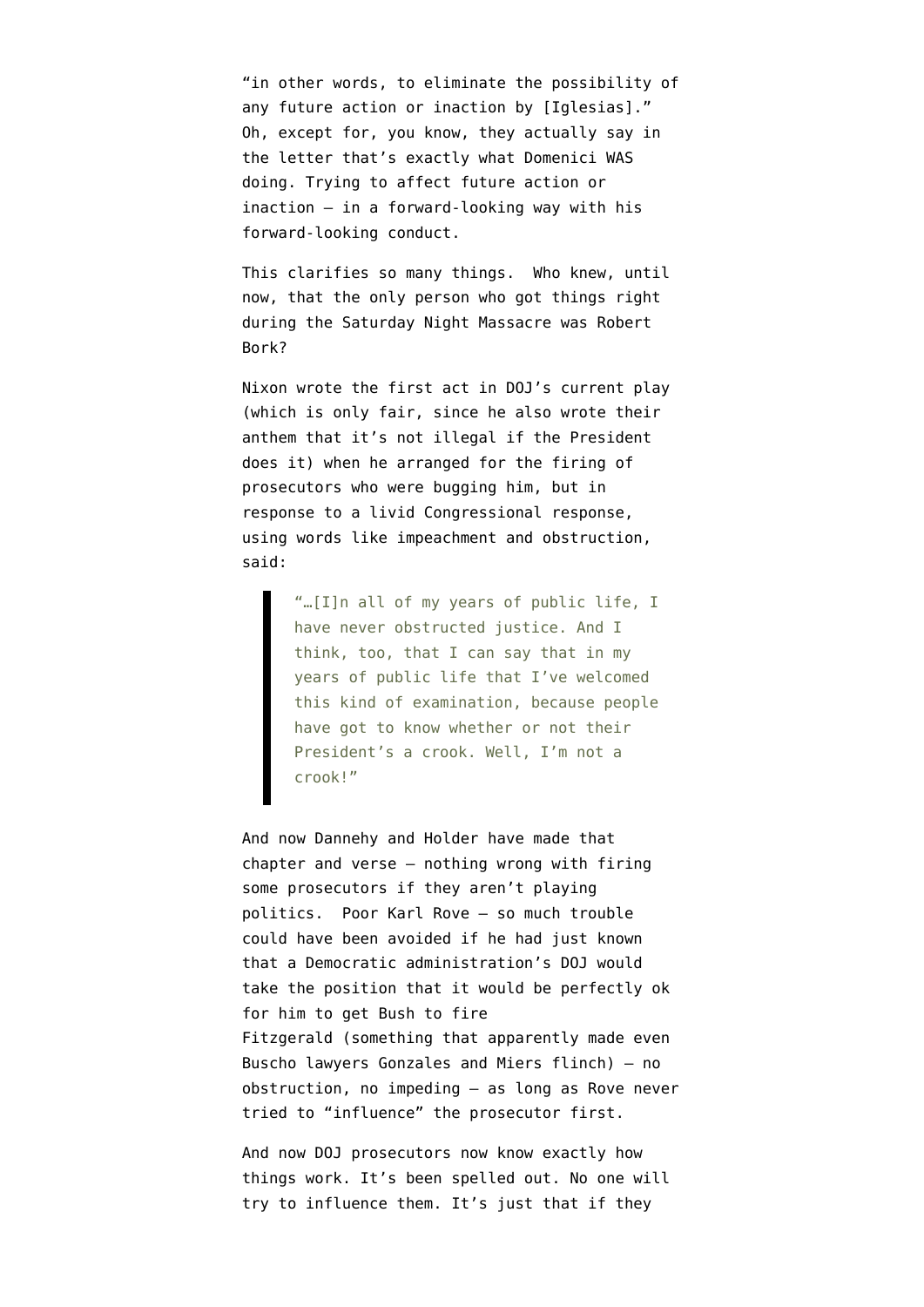aren't making Obama's favorite politicians and fundraisers happy, well – their career may have a little accident.

With AGeewhiz's like Holder, we can rest easy. Gonzales may have been afraid to come out and state DOJ's policy plainly. He never quite coughed out the admission that it is DOJ policy that Republican Senators who conspire with the Republican WH to get prosecutors fired for not carrying out the Republican Senator's political agenda are acting well within their rights. Holder is not nearly so timid. He's spelled it out. Prosecutors are fair game for Congresspersons, at least those with the right WH ties.

I guess we should be grateful he hasn't handed out paintball guns to Democratic legislators and encouraged them to mark the weak links in his legal herd – the ones that haven't been compliant enough to keep their jobs.

At least, not yet.

And besides, haven't we already learned what Holder just told Conyers in that letter?

Firing the Republicans in 2006 and 2008 didn't impede or obstruct the attacks on the rule of law one little bit.

Update: On the good news front – Happy Day fatster!

## **[SHOCKING RESULT IN](https://www.emptywheel.net/2010/07/21/shocking-result-in-us-attorney-purgegate-scandal/) [DANNEHY US ATTORNEY](https://www.emptywheel.net/2010/07/21/shocking-result-in-us-attorney-purgegate-scandal/) [PURGEGATE SCANDAL!](https://www.emptywheel.net/2010/07/21/shocking-result-in-us-attorney-purgegate-scandal/)**

The results are in from the Nora Dannehy DOJ investigation into the US Attorney firings by the Bush/Cheney Administration. And, shockingly, the Obama/Holder Department of Justice just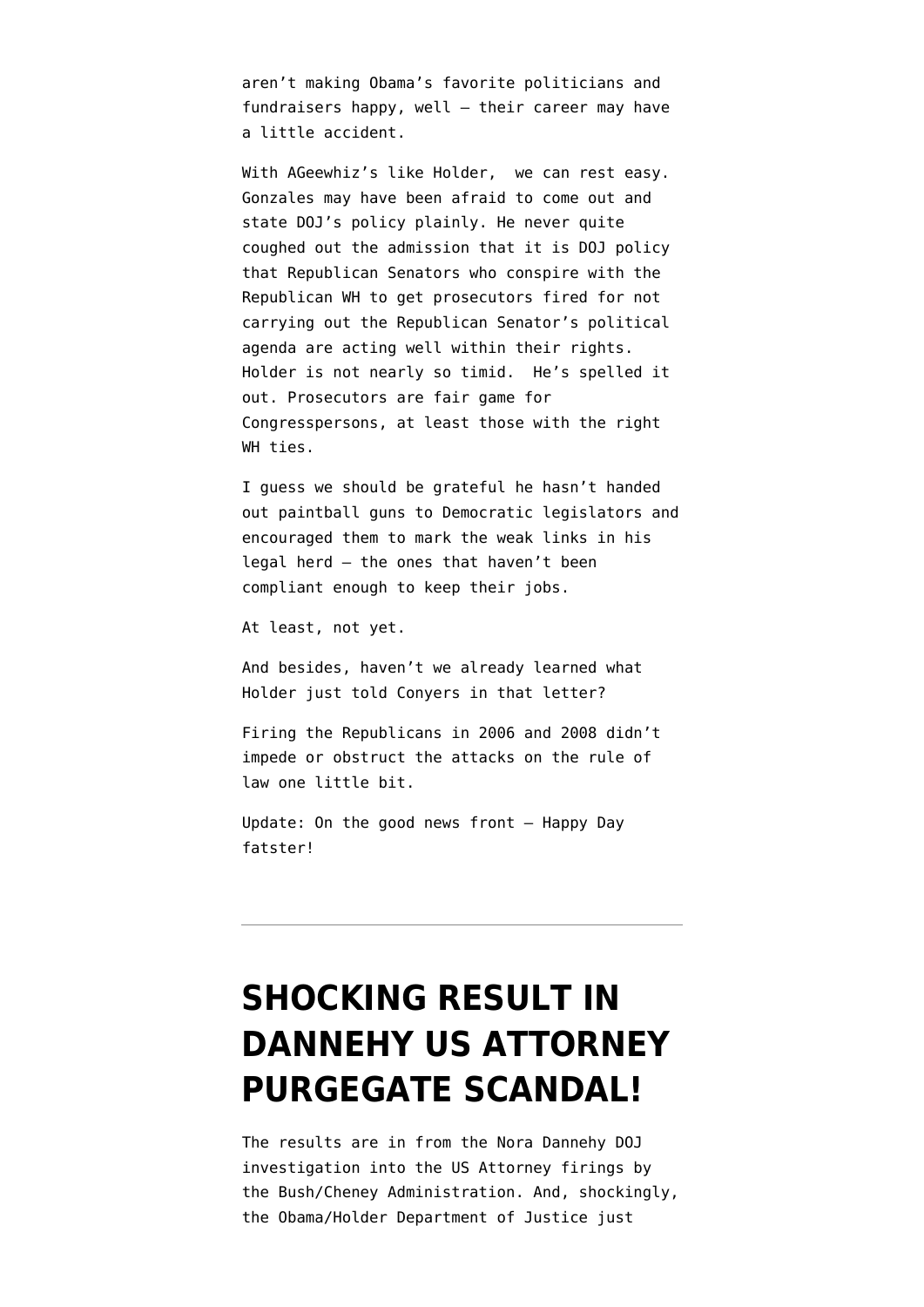cannot find any conduct, not one single instance, worthy of criminal prosecution.

## **[ANOTHER OBAMA](https://www.emptywheel.net/2010/07/06/another-obama-recess-appointment-for-someone-not-named-johnsen/) [RECESS APPOINTMENT](https://www.emptywheel.net/2010/07/06/another-obama-recess-appointment-for-someone-not-named-johnsen/) [FOR SOMEONE NOT](https://www.emptywheel.net/2010/07/06/another-obama-recess-appointment-for-someone-not-named-johnsen/) [NAMED JOHNSEN](https://www.emptywheel.net/2010/07/06/another-obama-recess-appointment-for-someone-not-named-johnsen/)**

Yet another recess appointment proves the sham and fraud that was the Obama White House handling of Dawn Johnsen.

# **[ARE DOJ AND DOI](https://www.emptywheel.net/2010/07/05/are-doj-and-doi-making-a-competent-legal-effort-on-moratorium/) [MAKING A COMPETENT](https://www.emptywheel.net/2010/07/05/are-doj-and-doi-making-a-competent-legal-effort-on-moratorium/) [LEGAL EFFORT ON GULF](https://www.emptywheel.net/2010/07/05/are-doj-and-doi-making-a-competent-legal-effort-on-moratorium/) [MORATORIUM?](https://www.emptywheel.net/2010/07/05/are-doj-and-doi-making-a-competent-legal-effort-on-moratorium/)**

If the Obama Administration and Interior Department Secretary Ken Salazar truly believe in the propriety of their six month moratorium, and are dedicated to fighting through appeal for it, why are their lawyers not acting like it? Are they really not trying because they really don't care, or are they just sloppy and incompetent? It is one or the other.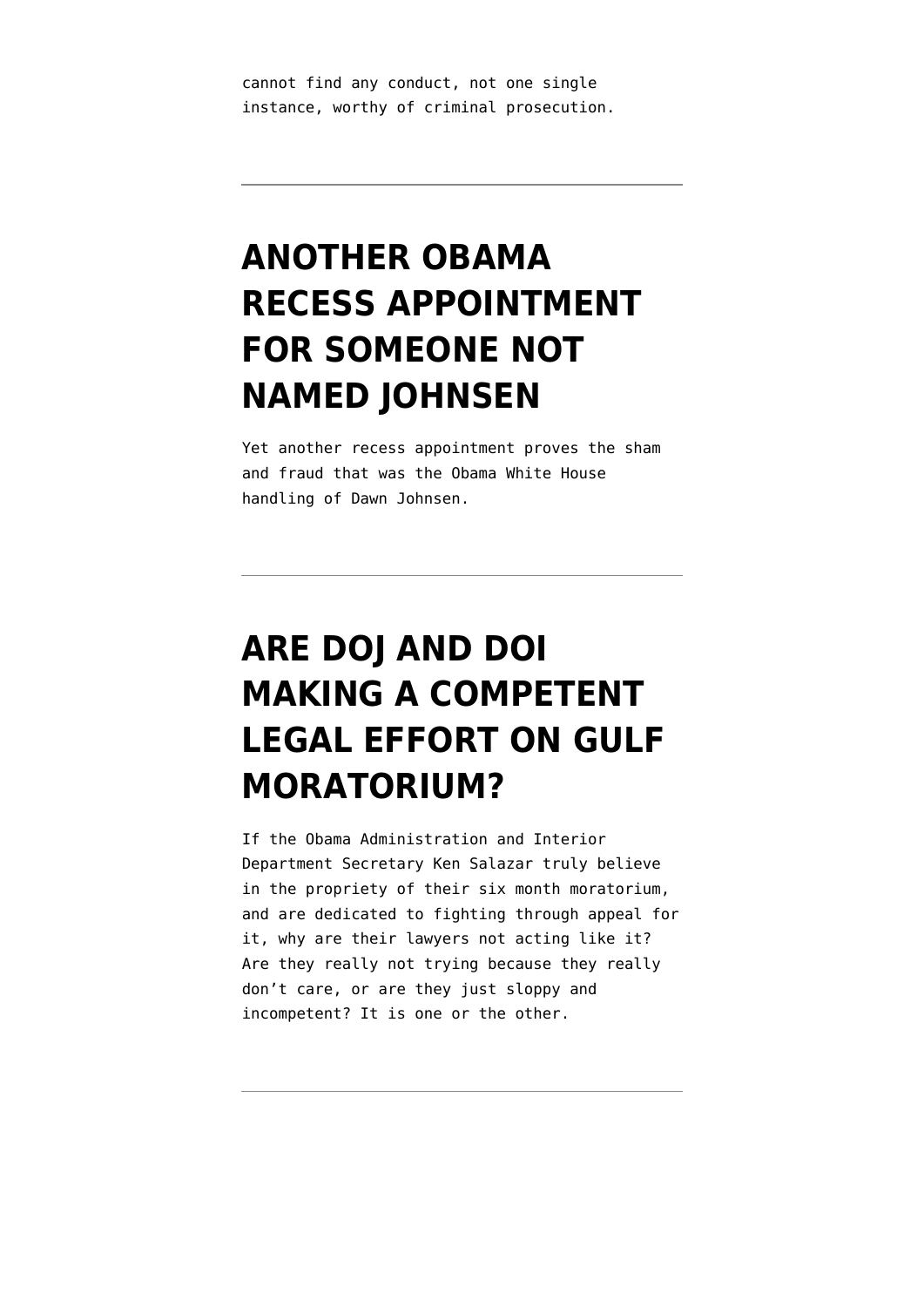## **[OBAMA](https://www.emptywheel.net/2010/07/04/obama-administration-follows-bushcheney-on-politicization-of-doj/) [ADMINISTRATION](https://www.emptywheel.net/2010/07/04/obama-administration-follows-bushcheney-on-politicization-of-doj/) [FOLLOWS BUSH/CHENEY](https://www.emptywheel.net/2010/07/04/obama-administration-follows-bushcheney-on-politicization-of-doj/) [ON POLITICIZATION OF](https://www.emptywheel.net/2010/07/04/obama-administration-follows-bushcheney-on-politicization-of-doj/) [DOJ](https://www.emptywheel.net/2010/07/04/obama-administration-follows-bushcheney-on-politicization-of-doj/)**

The courts and government of the United States of America are open and unfettered. It is time for the Obama Administration to quit frittering away the American foundation of law to the whims and winds of personal electoral desire and perceived political necessity. There can be no greater show of strength and character than to demonstrate to the world that we live and die with the principles we were founded with. Put the September 11th defendants on trial where they belong, as criminals in the Article III Federal court of jurisdiction.

# **[JUDICIAL ETHICS IN THE](https://www.emptywheel.net/2010/06/28/judicial-ethics-in-the-gulf-judge-feldmans-conflicts-and-doj-malpractice/) [GULF: JUDGE FELDMAN'S](https://www.emptywheel.net/2010/06/28/judicial-ethics-in-the-gulf-judge-feldmans-conflicts-and-doj-malpractice/) [CONFLICTS AND DOJ](https://www.emptywheel.net/2010/06/28/judicial-ethics-in-the-gulf-judge-feldmans-conflicts-and-doj-malpractice/) [MALPRACTICE](https://www.emptywheel.net/2010/06/28/judicial-ethics-in-the-gulf-judge-feldmans-conflicts-and-doj-malpractice/)**

Oiled up BP Judge Martin Feldman was required by both statutory and ethical considerations to recuse himself; at a absolute base minimum to disclose his appearances of conflict on the record; but he did neither. Any competent standard of lawyering would mandate the government to raise the issue if they are going to fight Feldman's ruling; but they have not. The public ought to be asking what the hell is going on here.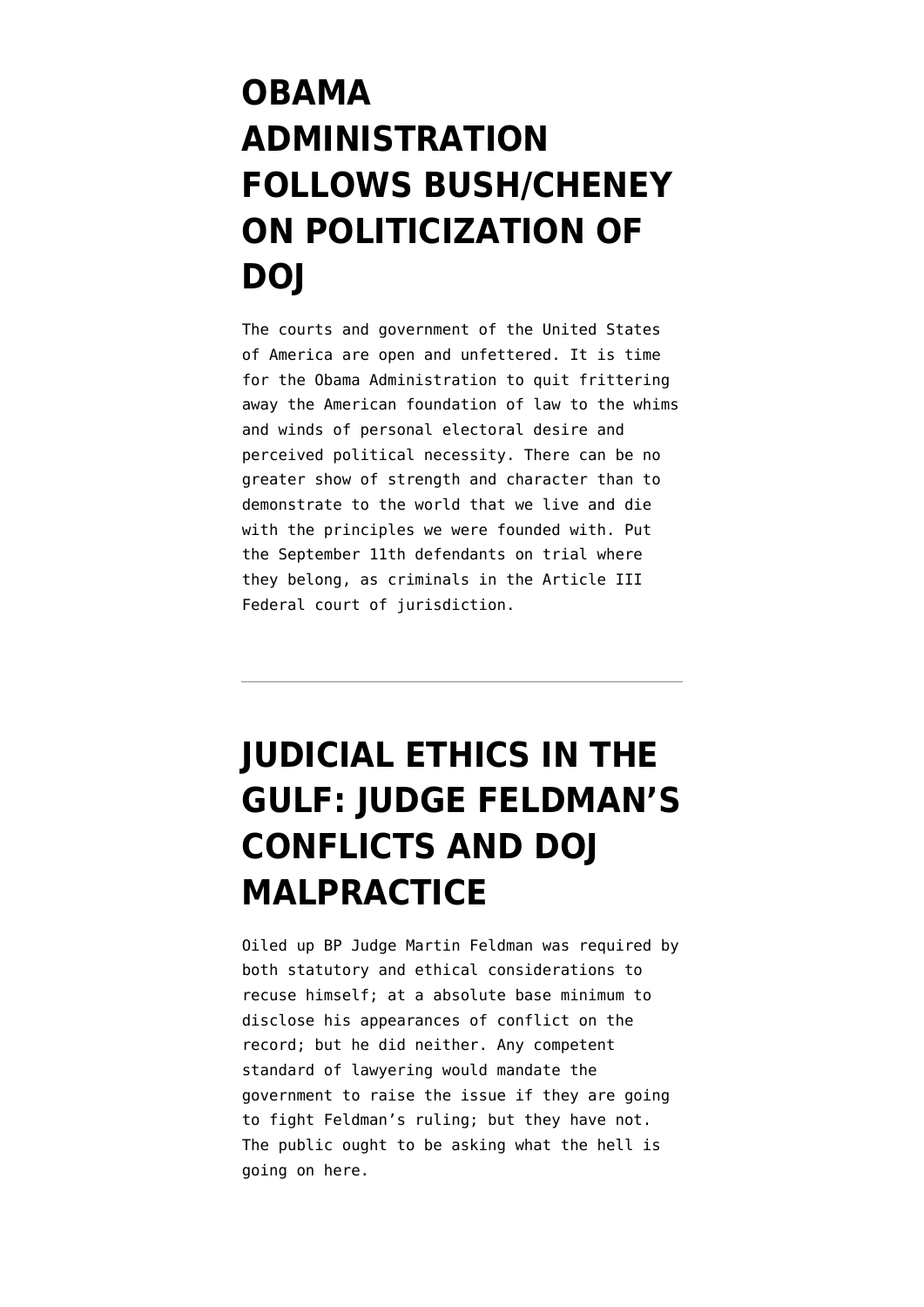#### **[OBAMA MONTY HALL TO](https://www.emptywheel.net/2010/06/04/obama-monty-hall-to-give-lovely-parting-gifts-to-bp-death-victims/) [GIVE LOVELY PARTING](https://www.emptywheel.net/2010/06/04/obama-monty-hall-to-give-lovely-parting-gifts-to-bp-death-victims/) [GIFTS TO BP DEATH](https://www.emptywheel.net/2010/06/04/obama-monty-hall-to-give-lovely-parting-gifts-to-bp-death-victims/) [VICTIMS](https://www.emptywheel.net/2010/06/04/obama-monty-hall-to-give-lovely-parting-gifts-to-bp-death-victims/)**

Obama has suddenly announced his determination to have an empathy fest with the family and friends of the deceased victims of the criminally negligent BP Deepwater Horizon disaster. they deserve much better, and more, than that.

# **[UN SPECIAL](https://www.emptywheel.net/2010/06/02/americas-killer-drones/) [RAPPORTEUR](https://www.emptywheel.net/2010/06/02/americas-killer-drones/) [CONDEMNS AMERICA'S](https://www.emptywheel.net/2010/06/02/americas-killer-drones/) [KILLER DRONES](https://www.emptywheel.net/2010/06/02/americas-killer-drones/)**

A senior United Nations official said on Wednesday that the growing use of armed drones by the United States to kill terrorism suspects is undermining global constraints on the use of military force. He warned that the American example will lead to a chaotic world as the new weapons technology inevitably spreads.

#### **[BP'S LMRP: CLAWS,](https://www.emptywheel.net/2010/06/01/bps-lmrp-claws-craws-saws-and-jaws/)**